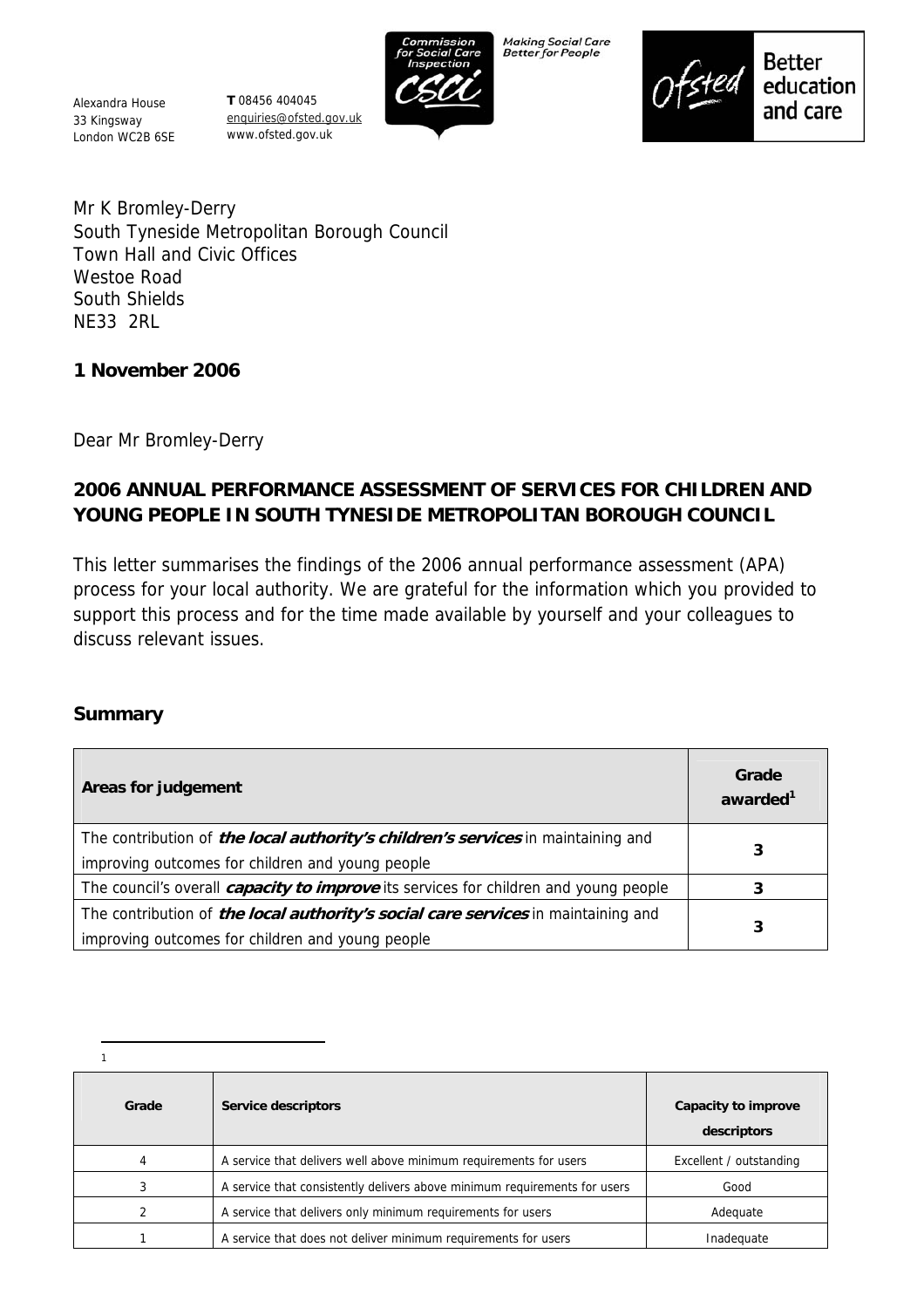



South Tyneside Metropolitan Borough Council delivers consistently good overall provision for children and young people and is outstanding in the area of being healthy. Partnership working between agencies and with children, young people and their families is effective. Local needs have been accurately assessed following wide ranging consultation and selfassessment. The Children and Young People's Plan (CYPP) is clear, detailed and securely located in the audit of area needs. Good progress is evident against most issues identified in the 2005 APA. The Children's Services Department, which was established in 2005, has good capacity to deliver its core aims and improve both provision and outcomes for all children and young people in the area.

# **Being healthy**

The contribution of the council in helping children to be healthy is outstanding. The lead responsibility for promoting health lies with the Director of Public Health which is a joint appointment between the council and the Primary Care Trust (PCT).

There are highly effective and dedicated services providing advice on contraception and sexual health. The rate of teenage conception, which was an area for improvement in the last APA letter, has fallen to a level which is below that of other similar councils and at a rate faster than the national average. This is the result of successful coordinated working between the Youth Service, PCT services and schools. Furthermore, information and education programmes delivered through children's centres have led to improved rates of breast feeding.

Healthy eating initiatives, including the redesign of school meal menus and the introduction of a healthy eating reward policy, have been very successful, resulting in an increase in the take up of school meals. One secondary school introduced a new cashless payment system and a deli-style eating bar. This led to a 64% increase in the take up of school meals and more pupils choosing the healthy eating counter than the traditional one. Inspection evidence from 11 schools highlights that schools are mainly good in enabling learners to be healthy, although there is evidence of outstanding practice.

The council's monitoring of the health of children looked after is excellent. There is a dedicated nurse in post with lead responsibility for ensuring that they all have appropriate health checks. Foster carers ensure that looked after children are registered with doctors and dentists.

The participation of young people in sport and leisure activities has increased substantially through initiatives such as the use of free junior membership cards.

Young offenders who manifest acute or non-acute mental health concerns are referred to Child and Adolescent Mental Health Services (CAMHS). Their assessments and treatment begin within target deadlines. Similarly, almost all young offenders who misuse substances receive specialist assessment and treatment on time.

The council has also addressed the use of alcohol among teenagers and the 'Think Drink' programme is one of the Department of Health pilot schemes focusing on sexual health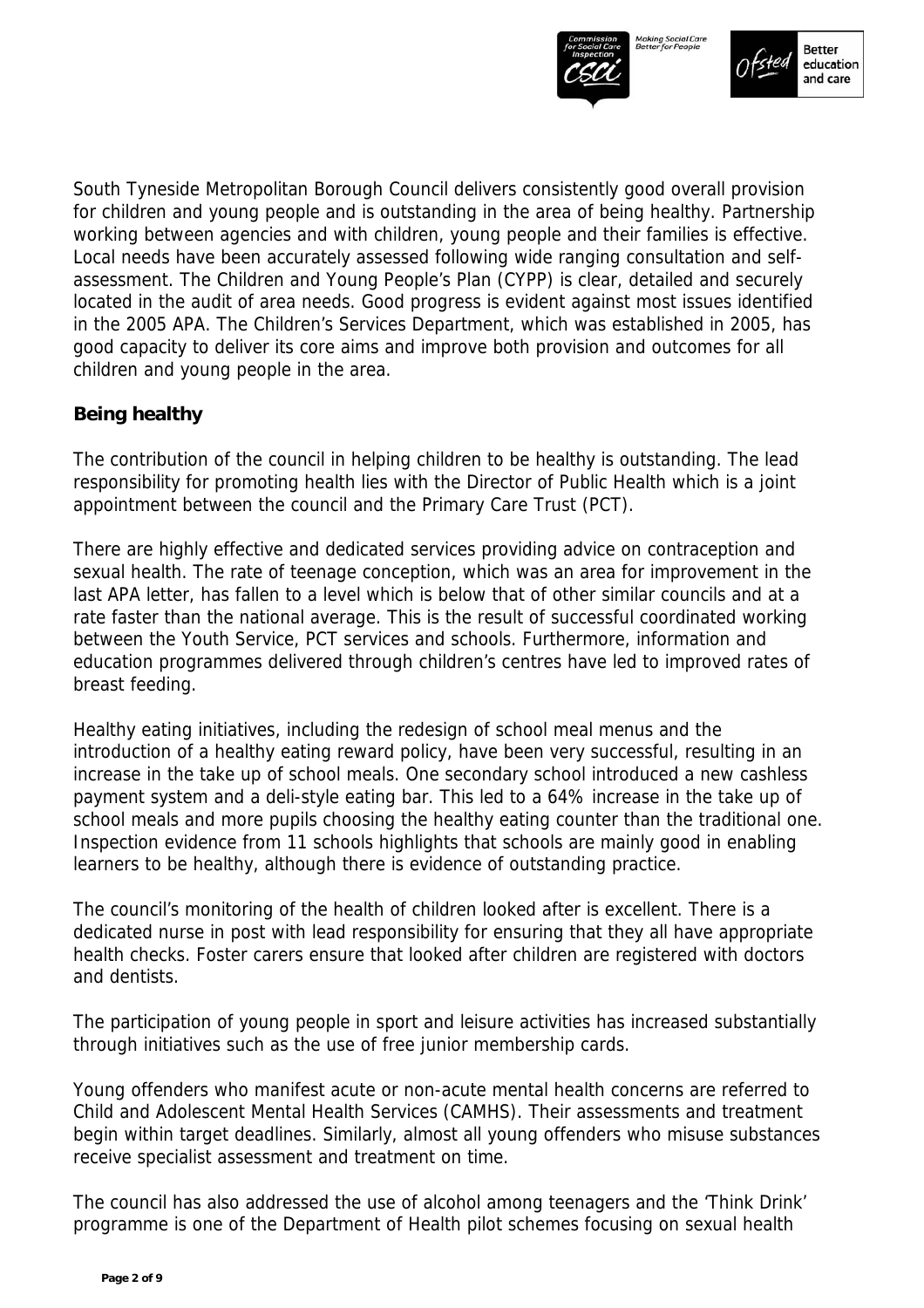



and substance misuse. The South Tyneside Drug Action Team (DAT) was one of only four in the country selected by the Home Office to promote best practice in drug action work.

Very effective research has highlighted the extent of childhood obesity. Among reception year pupils, in 2005, the combined rate of children overweight and obese was 23% (12% overweight and 11% obese). The authority, in response to this research, has targeted improvements appropriately as a key strand within the CYPP.

# **Staying safe**

The authority makes a good contribution to helping children keep themselves safe and this is endorsed by a range of evidence.

In children's homes, foster homes and in schools, children and young people are provided with a safe environment. Inspection of the fostering service found that all nine assessed standards for securing and promoting welfare were met and that safe caring guidelines are agreed with each foster carer. In children's homes, inspectors found arrangements were handled well to ensure that children were kept physically safe and secure, including the arrangements for the vetting of staff. Section 5 inspections of 11 schools found that 8 were good and 1 outstanding in ensuring learners stay safe. An anti-bullying strategy has been launched in schools and the council has nominated an anti-bullying champion. All schools have anti-racist policies and procedures to record race related incidents.

Evidence indicates a well managed child protection system. The number of children on the Child Protection Register (CPR) has fallen to levels in line with those of similar authorities, following a fall in the numbers of registrations and an increase in the number of children taken off the register. Children remain on the register only as long as they need to and all of them have an allocated qualified social worker.

The system of referral and assessment of children in need is generally good with a robust screening process in place. This ensures that families are directed to other services where their needs can be better met, and that referrals are dealt with in the most appropriate way. Where assessments of need are undertaken in complex situations, they are almost all completed in good time. However, the number of initial assessments finished within timescales is low, reflecting some mid-year staffing difficulties, and an improved target has been set by the council.

Children looked after by the council enjoy a very good level of stability in their placements, particularly in the short term. Children in long-term care have also seen an improvement in the stability of their placements. Arrangements for reviewing the progress of children looked after by the council are very good and all of the children have an allocated social worker.

The number of children looked after by the council has fallen from last year but remains high. The council recognises this and is taking steps to reduce the number further, without compromising the safety of children. The use of family support is growing and a good number of children looked after are placed with adoptive parents.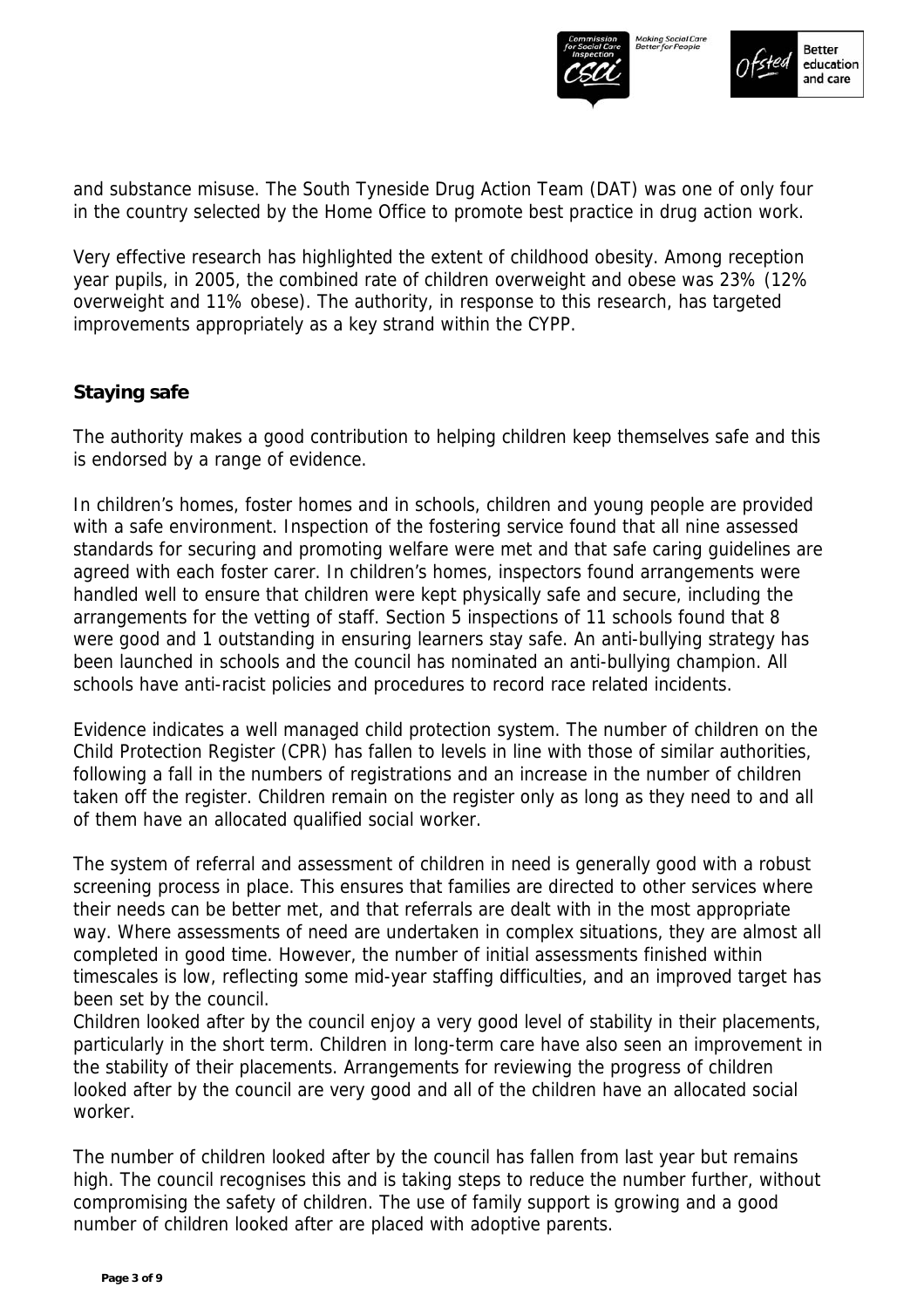



The council has reduced the number of children placed outside of the borough and in independent fostering agencies. The regional 'Sahara' project to recruit foster carers from Black and minority ethnic groups is beginning to show results, with a number of carers entering training. Children from Black and minority ethnic groups are over represented on the CPR, but the council knows that the reason for this is the impact of a large sibling group.

# **Enjoying and achieving**

The contribution of the council's services to help children and young people enjoy and achieve is good. Early years provision is of good quality. Priority for places is given to pupils with learning difficulties and/or disabilities and vulnerable pupils. Early years' settings are located appropriately across the borough, providing accessible facilities for young children and adults. All staff training targets have been met and this ensures that their skills and expertise match the needs of all children.

Standards at Key Stages 1 and 2 remain above those of similar authorities and above national averages except in English where more able 11 year olds do not achieve as well as they should. At Key Stage 3, pupils attained the highest rate of Level 5 and above passes so far achieved in the borough. Mathematics and science results are now above those achieved nationally. English results, whilst improving, are still well below national rates but are above those achieved by similar authorities. Standards at Key Stage 4 also improved markedly in 2005. The proportion of pupils achieving five A\* to C grades improved at a much higher rate than that seen nationally and, whilst overall results remain below national averages, the gap has closed significantly. The proportion of pupils achieving at least one A\* to G grade improved and is now in line with similar authorities, although still below the national average. The progress which pupils make between Key Stage 1 and 2 is just above national average. However, the rate at which pupils' progress remains below national average between the other key stages, although the gap is closing. Much targeted work, for example, on transitional arrangements, is being undertaken in this area to improve matters and with some success. The local authority has identified this area appropriately as a major improvement priority within the CYPP.

Pupils with learning difficulties and/or disabilities receive increasingly good support. Arrangements to assess the needs of pre-school pupils are very effective and ensure that pupils' needs on entry to school are well understood and catered for. The authority has a significantly higher proportion of pupils in special schools than nationally. Increasingly, however, pupils with statements of special educational needs are being supported in mainstream schools. Special school staff provide effective advice to mainstream school colleagues in support of pupils with learning difficulties and/or disabilities. Training opportunities for learning difficulties and/or disabilities coordinators support this work and are both timely and appropriate. Significantly, a review of learning difficulties and/or disabilities provision in the borough is currently taking place which includes ambitious plans to achieve improved integration of learning difficulties and/or disabilities provision within the new school building programme.

The authority has an accurate knowledge of the performance of pupils from minority ethnic backgrounds. Their progress is tracked effectively by a dedicated team. A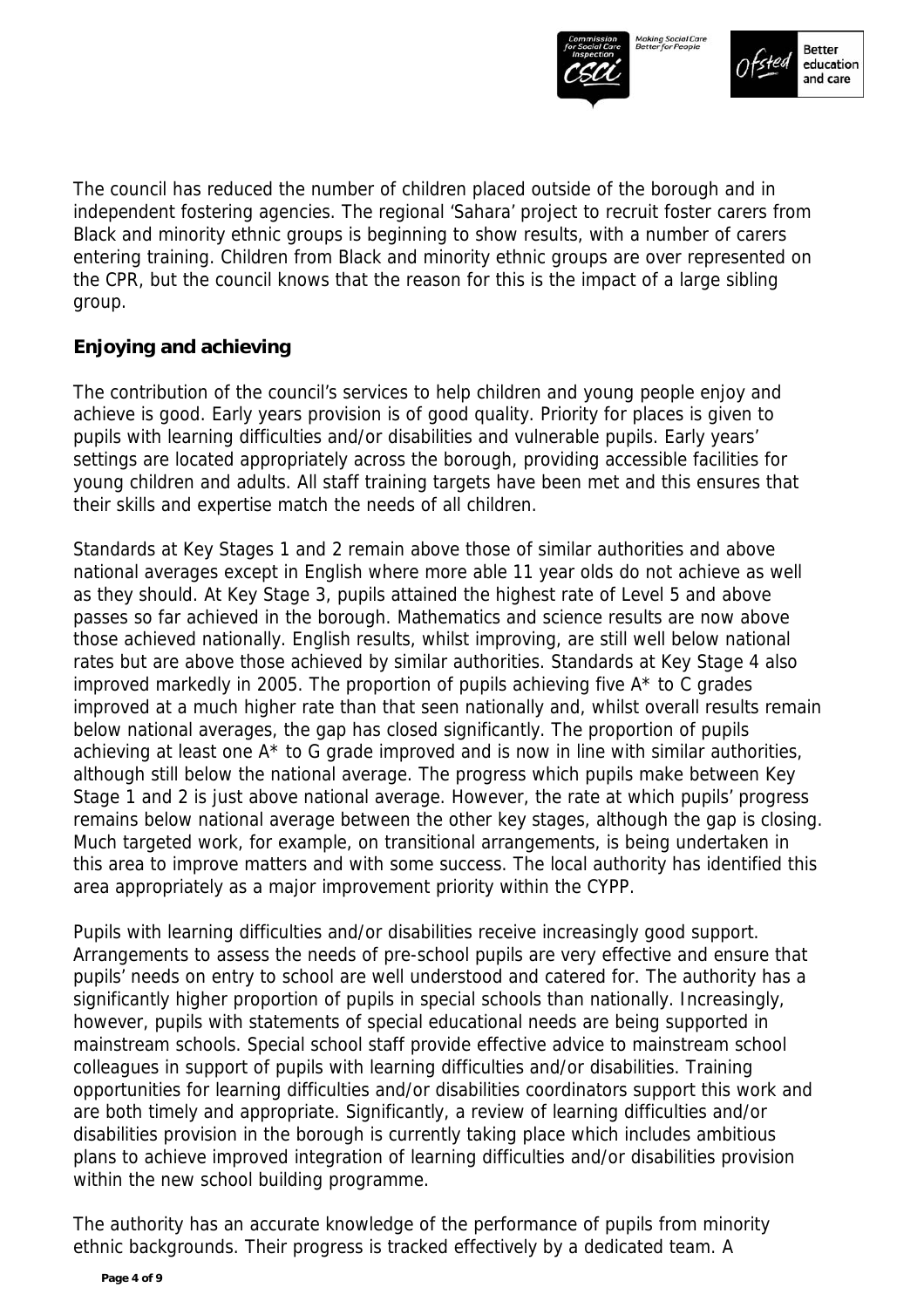



peripatetic service provides suitable support to schools and this ensures that achievement and progress of these pupils are comparable to the general school population in the borough. As numbers of minority ethnic pupils within the authority are relatively small, their progress is monitored and compared regularly to similar groups in neighbouring authorities.

The proportion of looked after children who achieved one GCSE  $A^*$  to G grade continues to be above the national average and above that of similar authorities. However, the proportion of pupils achieving five GCSE A\* to C grades is very low. The poor attendance rate of some pupils within this group continues to adversely affect their educational attainment, particularly the most able.

The authority's record of challenging and supporting schools to improve is good. Few schools have become subject to Ofsted categories following inspection. On the few occasions where this has occurred, action has been swift and effective. Work is underway to increase the authority's school improvement capacity and maintain its effectiveness. Significantly, this includes the early appointment of experienced secondary head teachers from a neighbouring authority as school improvement partners.

Primary school attendance is broadly in line with national averages; however, in secondary schools, despite recent improvements, absence rates are too high. Authorised absence in particular amongst secondary age pupils is well above the national average. The authority is exerting significant effort to improve matters and, in the most recent three months, truancy levels have reduced substantially. The number of permanent and fixed term exclusions in secondary schools remains high. Initiatives, such as the agreement with schools about the placement of hard to place pupils and targeted work through the Behaviour Improvement Project, are beginning to have a positive impact on the rate of exclusions.

## **Making a positive contribution**

The council's performance in helping young people to make a positive contribution is good. The Youth Service offers a range of opportunities for children and young people to develop socially and emotionally. It achieved more than 5,000 contacts in the year, above its target, with almost 800 accredited outcomes for young people; these results are in line with similar authorities. The service is also making stronger links with young people from the black and minority ethnic communities in South Tyneside, particularly among the Bangladeshi population.

Inspections in 11 schools judged all as at least satisfactory; seven as good and two as outstanding for the extent to which learners made a positive contribution. There are increasing opportunities for young people to engage in the development of strategies and services. There is an established Youth Parliament and a secondary schools' council, although not all schools have their own council. There is also a young carers' group and a dedicated children with disabilities consultation group. One of the council's key priorities, as expressed within the CYPP, is to increase young people's engagement and participation, and the plan itself reflects a large range of consultation with young people.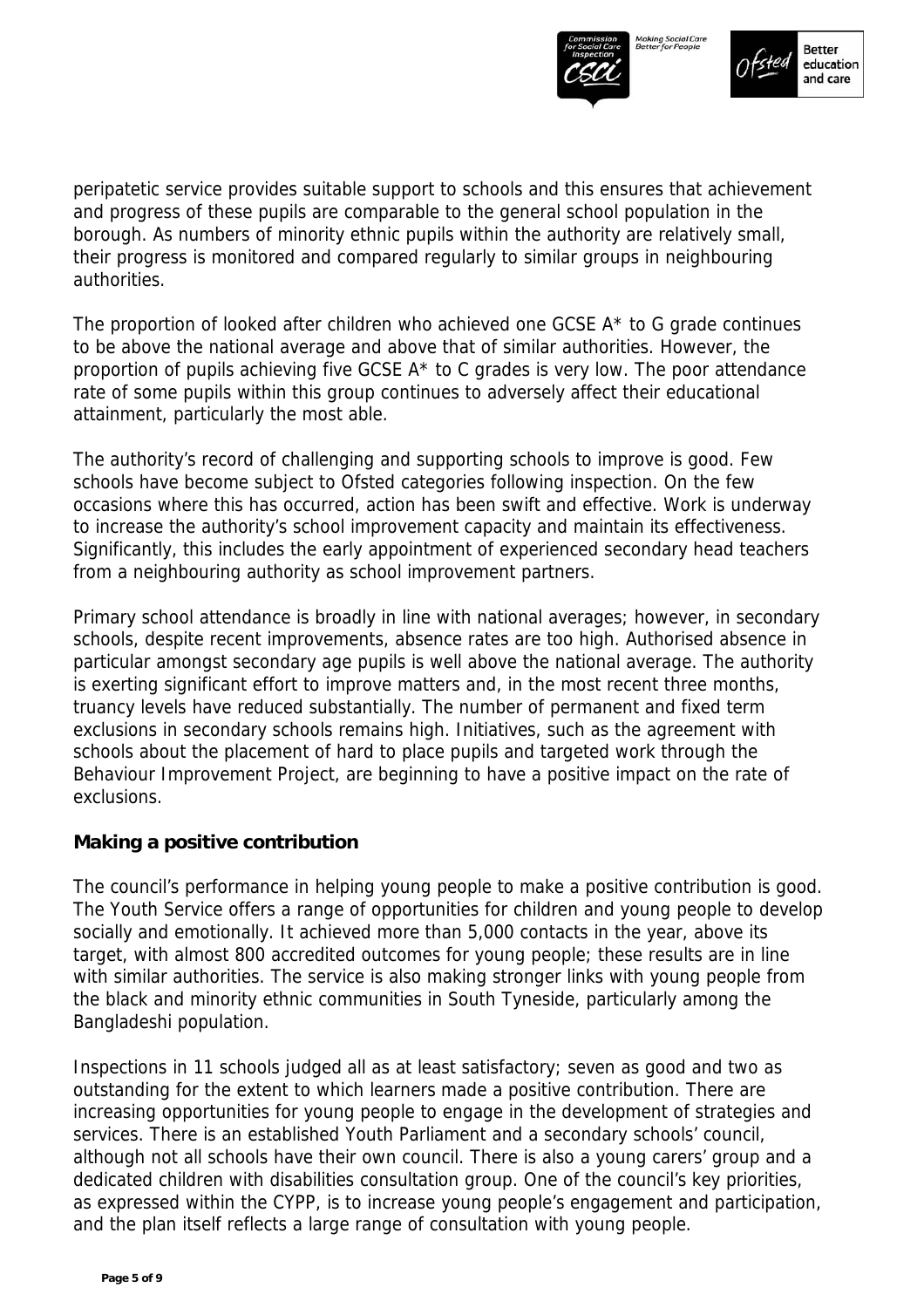



Fewer children in the borough are becoming involved in the youth justice system and more are being diverted from prosecution as a result of some innovative work by the Youth Offending Service (YOS). However, the number of children looked after by the council who have had final warnings, reprimands or convictions has risen significantly since last year. Additionally, despite a participation strategy aimed specifically at looked after children, the number of those children who participated in their reviews has fallen to a low level. The council recognises this and has set a challenging target for improvement.

#### **Achieving economic well-being**

The contribution that the council's services for children and young people make to improving outcomes in this area is good overall. The 14 to 19 partnership is increasingly effective in bringing about improvements. For example, there has been a significant expansion in the range of vocational courses available and a substantial increase in the number of students accessing this provision. A thorough curriculum audit, labour market analysis and survey of student preferences have ensured that provision is increasingly meeting the needs of learners and local circumstances. The partnership has produced borough-wide minimum standards protocols with regard to teaching and learning. This provides a baseline for more robust monitoring procedures. Increasingly, the views of learners are considered and matched to evidence collated from observations of teaching and learning. Inspections of secondary schools demonstrate that supporting pupils to achieve economic well-being is good, but standards in GCSE and vocational subjects remain below both the national average and those of similar authorities. This remains a significant issue for the council to address.

Actions by the authority have resulted in a substantial improvement in the proportion of young people in education, training and employment to above national average. Similarly, the number of care leavers in this category has also improved significantly. The council's youth choice programme, which includes the Teenager to Work scheme and other related projects, is now being successful in promoting access for young people. All looked after children aged 16 and over, for example, are offered work experience placements, supported by assistance with transport. In addition, the council is currently supporting over 100 apprenticeships for young people and has a good record of securing long term employment following this period of training. Nonetheless, the proportion of pupils not in education, training or employment remains too high.

The rate of young offenders entering education, training and employment continues to be relatively low and well below target, although there have been recent signs of improvement as a consequence of coordinated multi-agency work and consultancy from the Youth Justice Board.

Evidence from the inspection of the Fostering Service and from inspections conducted in children's homes conclude that individual pupil support arrangements are good and that their educational needs are actively promoted. Children themselves are positive about the support which they receive and appreciate their achievements being acknowledged through, for example, the awards ceremonies and the specialist support which they receive from The Place educational project. A high proportion of care leavers live in suitable accommodation and none are in bed and breakfasts. Direct Payments are a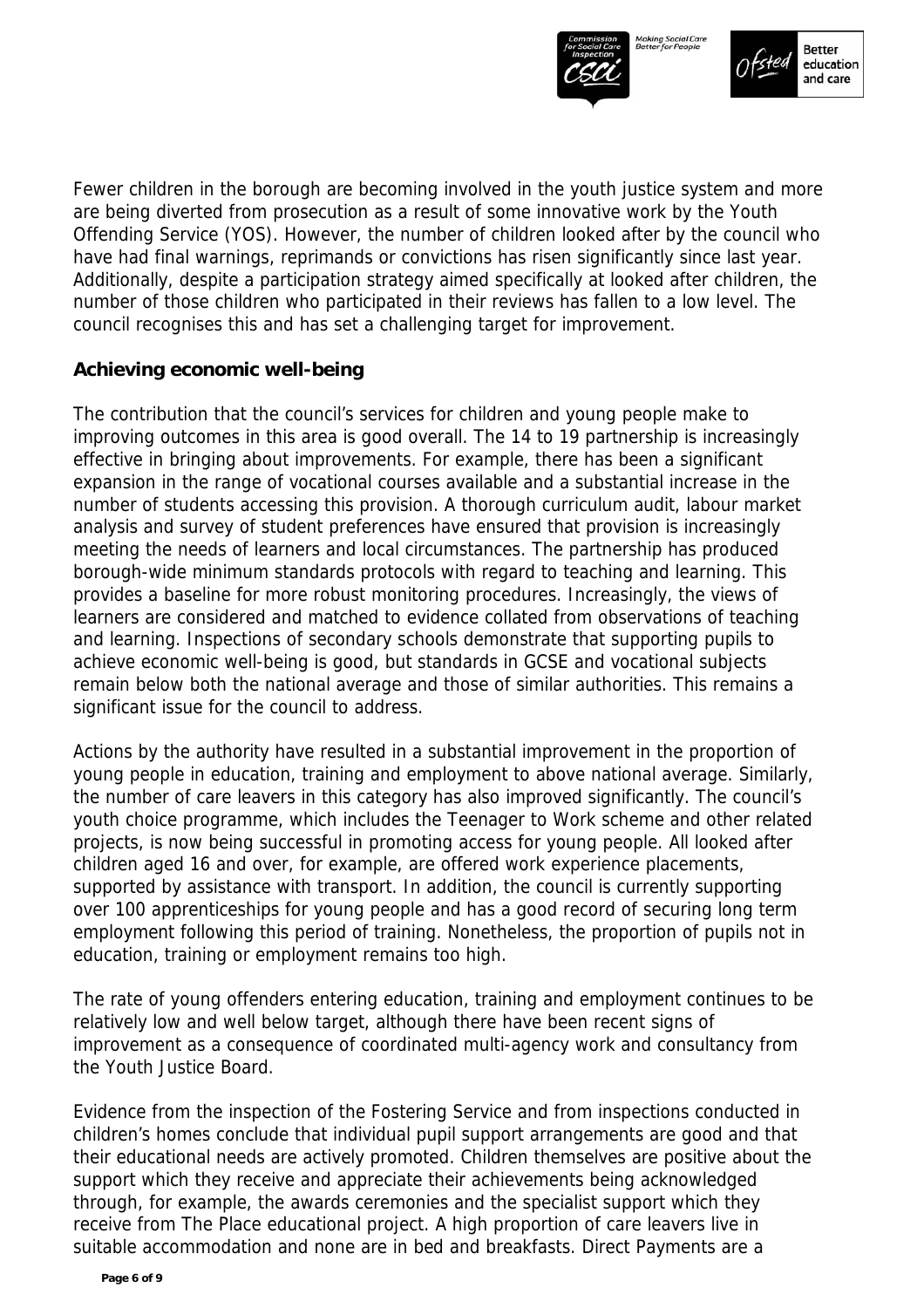



mechanism to allow children with disabilities and their parents to exercise more choice in obtaining services to meet their needs, but there continues to be a very low take up rate in South Tyneside. The authority believes that to be a reflection of the limited range of independently provided services and it is seeking to stimulate that provision.

#### **The council's management of its services for children and young people, including its capacity to improve them further**

The council has a three star comprehensive performance assessment (CPA) rating, and the Audit Commission's Direction of Travel statement assessed the council as 'improving well'.

Partnership working in South Tyneside is underpinned by a strong culture of cooperation across all agencies which include the voluntary, private and independent sectors. All partners have invested substantial time and energy in consultation in order to ascertain the community's views and aspirations for the future of the borough, although there is insufficient evidence yet that the views of parents and carers have been adequately considered. The outcomes of these activities are reflected in all key strategic documents, including the CYPP, and form the basis of priorities for targeted action planning. The future agenda for the Children and Young People's Alliance is set out clearly in the CYPP. This reflects the high degree of ambition within the council and the alliance, and is realistic in determining key outcomes matched to the resources available. Furthermore, it is innovative in the scope which it offers for new ways of working and, in particular, the manner in which it embraces opportunities for new ways of commissioning services. There are already effective contractual arrangements in place which underpin multi-agency working, but there is significant future ambition to strengthen commissioning arrangements through the use of base budgets.

The council has developed a detailed understanding of where needs are most acute through the use of detailed mapping. This, for example, has been used effectively to determine the location of children's centres and the allocation of resources towards vulnerable groups of young people. Furthermore, a wide range of successful activities to engage minority communities is being provided.

The council is proactive in targeting early intervention to meet the needs of children and young people and their families. For example, there is effective work being undertaken with teenage parents; in reducing teenage pregnancy rates; and in the use of the community family support team to reduce the number of looked after children. Innovative work is also about to begin through the emotional resilience programme which aims to meet the identified emotional needs of young people.

The Children's Services Department was established in 2005, and the responsibilities of the Director of Children's Services and lead member are appropriately discharged. The South Tyneside Children and Young People's Alliance has devolved decision-making powers through governance arrangements between its partners. Corporate parenting arrangements are working well and are making a difference. The Safeguarding Children Board was established in February 2006 and is taking a proactive approach to improving outcomes for children.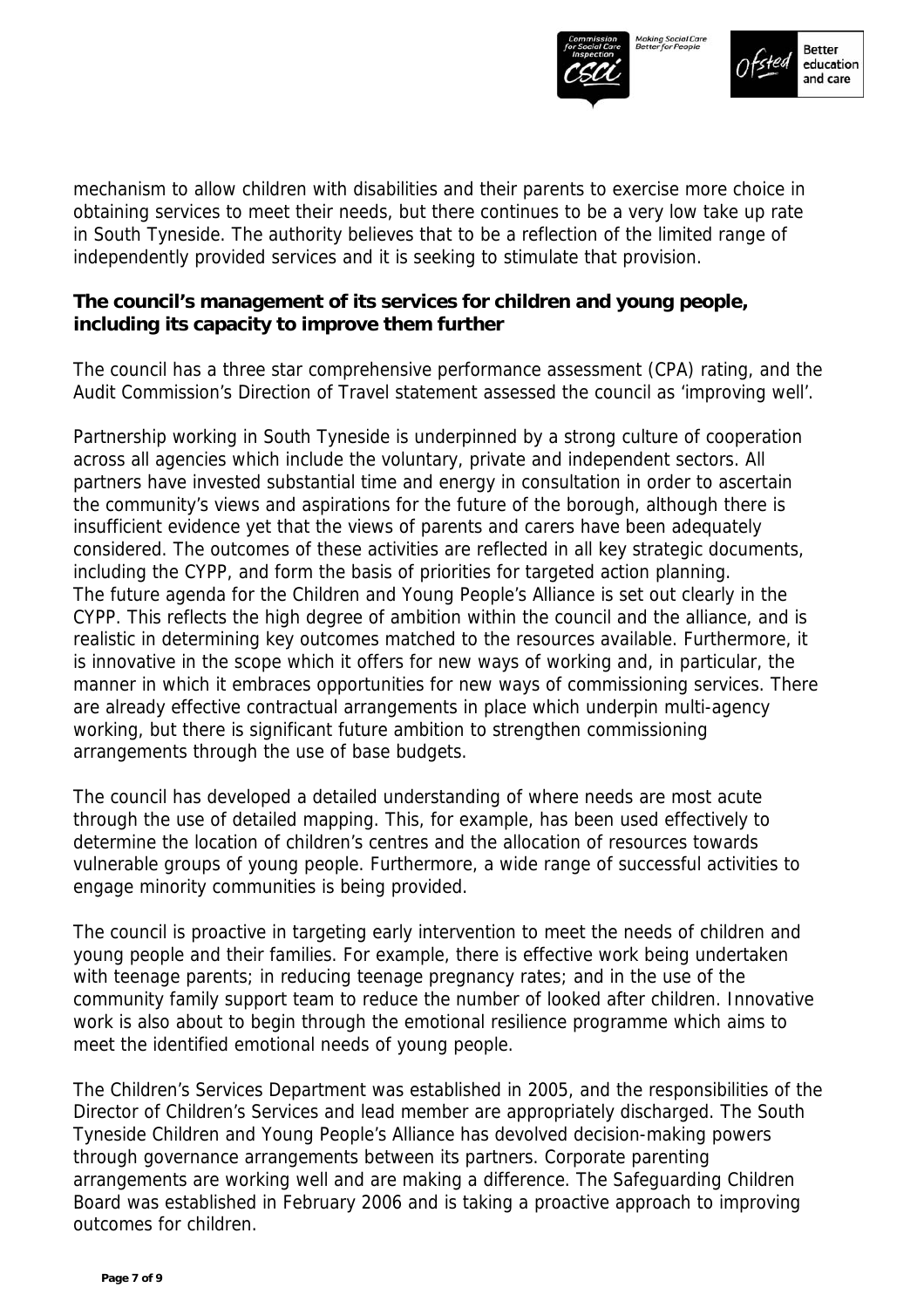



The monitoring of council performance is robust, securely in place and extends to the work of the alliance. Council officers are held accountable for the performance of their departments through regular and routine scrutiny. Identified underperformance receives due attention and increased monitoring to ensure that progress is being achieved and weaknesses overcome. This is a key reason for the sustained improvement in most areas of the council's work.

The council recognises the adverse impact of staff vacancies on certain areas of social care. There is a high commitment to training and a range of creative strategies in place to recruit new social workers. Nonetheless, this remains an issue for the council to address.

| Key strengths                                                                                                                                                                                                                                             | Key areas for improvement                                                                                                                                                                 |
|-----------------------------------------------------------------------------------------------------------------------------------------------------------------------------------------------------------------------------------------------------------|-------------------------------------------------------------------------------------------------------------------------------------------------------------------------------------------|
| Being healthy:<br>the successful coordinated work in<br>reducing teenage pregnancy rates<br>substantial increase in participation<br>$\bullet$<br>rates of young people in leisure<br>activities<br>response of CAMHS to referrals of<br>young offenders. | Being healthy:<br>the high incidence of childhood obesity<br>as identified by the council.                                                                                                |
| Staying safe:<br>well managed child protection system<br>support for care leavers<br>stability of placements for looked after<br>$\bullet$<br>children.                                                                                                   | Staying safe:<br>the relatively high number of looked<br>after children<br>proportion of initial assessments<br>$\bullet$<br>completed within deadlines.                                  |
| Enjoying and achieving:<br>high quality of early years provision<br>improved attainment at Key Stages 1,<br>$\bullet$<br>2, 3 and 4<br>proportion of looked after pupils<br>$\bullet$<br>attaining one A* to G grade at GCSE.                             | Enjoying and achieving:<br>percentage of surplus places<br>high level of exclusions in secondary<br>$\bullet$<br>schools.                                                                 |
| Making a positive contribution:<br>the success of the South Tyneside<br>Early Prevention Panel in diverting<br>young people from prosecution.<br>quality of school provision<br>engagement and influence of Youth<br>Parliament.                          | Making a positive contribution:<br>the participation of looked after<br>children in their reviews<br>increased offending rates of looked<br>$\bullet$<br>after children and young people. |
| Achieving economic well-being:<br>percentage of 16 to 18 year olds in<br>education, employment and training                                                                                                                                               | Achieving economic well-being:<br>standards post-16<br>low take up of Direct Payments by                                                                                                  |